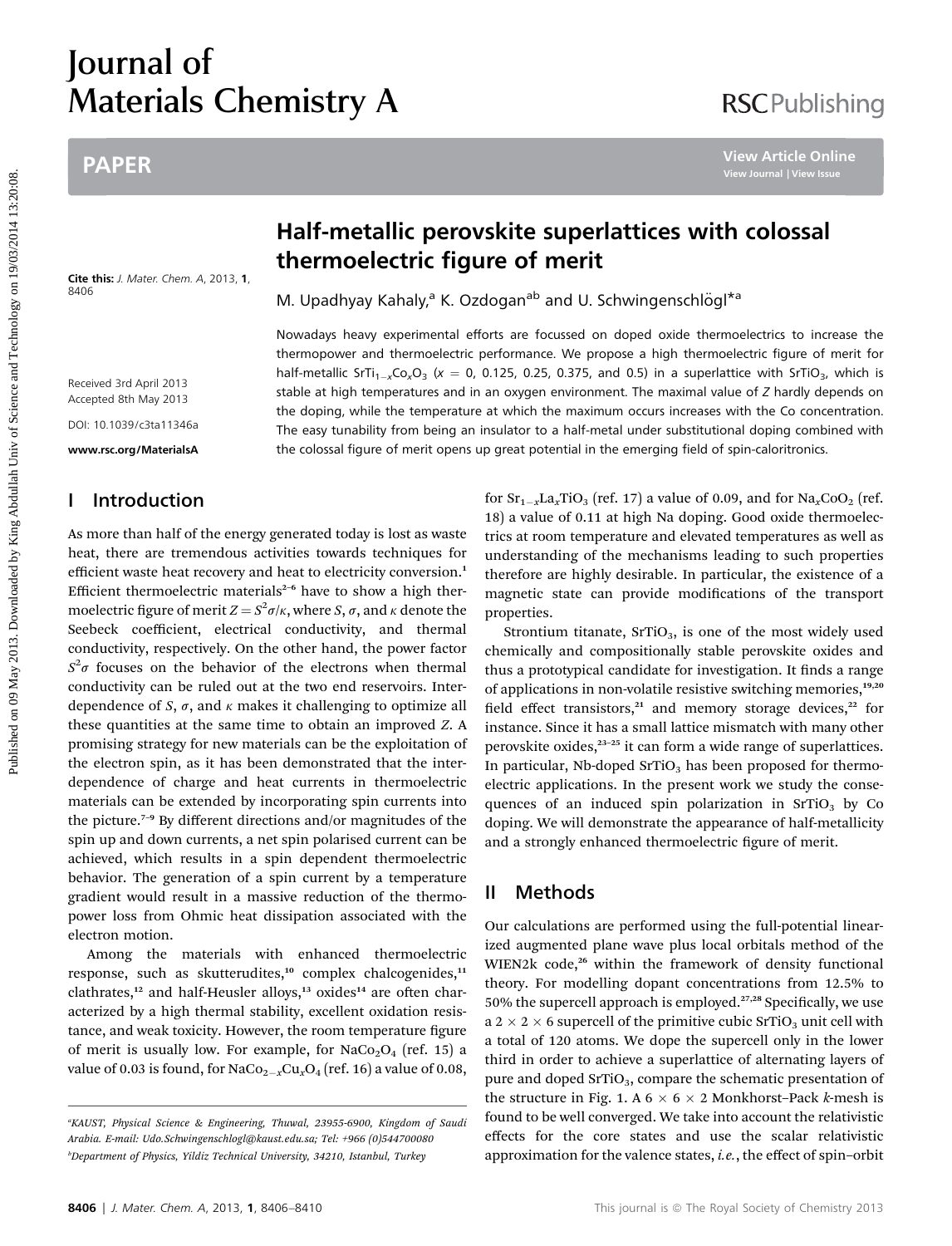

Fig. 1 Schematic representation of the structure, showing atomic layers along the cubic (100) axis. For pristine SrTiO<sub>3</sub> this would be alternating layers of TiO<sub>2</sub> and SrO. In systems 1 and 2, respectively, Ti dopings of  $x = 0.125$  and  $x = 0.5$  were applied.

coupling is not taken into account. The exchange-correlation contribution to the electron–electron interaction is modeled in the generalized gradient approximation.

For the wave function expansion inside the atomic spheres a cutoff of  $\ell_{\text{max}} = 12$  is used, together with a plane-wave cutoff of  $R_{\rm mt}K_{\rm max} = 6$  with  $G_{\rm max} = 24$ . Our basis set consists of the Sr 4s, 5s, 4p, Ti 4s, 3p, 3d, Co 4s, 3p, 3d, and O 2s, 2p states. All energetically lower states are treated as semi-core and core states. The muffin-tin sphere radii are set to 2.50  $a_B$  for Sr, 1.94  $a_B$  for Ti, 1.8  $a_{\rm B}$  for Co, and 1.60  $a_{\rm B}$  for O. All parameters of the calculations have been checked carefully for convergence to obtain the correct results. In order to capture the effects of the structural relaxation on the local chemical bonding and physical properties, the atomic forces in the supercell are converged down to less than 1 mRy  $a_B^{-1}$ . For minimizing the Co–Co interaction, we chose distances between the dopant atoms of at least  $5.5 \text{ Å}$ , using the experimental lattice constant of  $SfTo<sub>3</sub>$  (3.905 Å).

For determining the Seebeck coefficients we employed the BoltzTraP code,<sup>29</sup> which is interfaced with WIEN2k. BoltzTraP is based on Boltzmann theory and calculates band structure dependent quantities such as the electrical and thermal conductivities within the rigid band approach. Accurate results require a very fine  $k$ -mesh of 3024 points.

#### III Results

To establish the magnetic ground state, we studied a small  $1 \times$  $1 \times 2$  supercell for 12.5% dopant concentration and optimized its structure assuming non-magnetic, ferromagnetic, and antiferromagnetic configurations for the Co atoms at the Ti sites. We found that the ferromagnetic energy was 41 meV lower than the antiferromagnetic energy, which was 27 meV lower than the non-magnetic energy. Assuming that the magnetic coupling of the Co atoms is given by the mean-field Heisenberg model, we can estimate  $T_{\rm C} = 2/3 (E_{\rm FM} - E_{\rm AFM})/k_{\rm B}^{30,31}$  and obtain for 12.5%

Co doping a value of 317 K, which is above room temperature. For a higher concentration the magnetic coupling will increase and  $T_{\rm C}$  will rise.

The effects of Co doping on the otherwise insulating density of states (DOS) of  $SrTiO<sub>3</sub>$  in the ferromagnetic configuration are demonstrated in Fig. 2 and 3. The total DOS, see Fig. 2 for  $x =$ 0.125, exhibits an insulating majority spin channel along with a sharp minority spin peak near the Fermi energy  $(E_F)$ , featuring a half-metallic nature. We have checked whether these properties change under consideration of an onsite interaction on the Co d orbitals. For values between 0 and 6 eV the half-metallic nature remains unchanged. A comparison of the electronic structures obtained without onsite interaction and for a value of 4.8 eV is given in Fig. 2. The DOS shape remains essentially the same but all bands shift to a lower energy in a rather rigid manner under inclusion of the onsite interaction.

In Fig. 3 the partial DOSs of the Co dopant, the nearest neighbouring Ti atom, and the two nearest and next nearest neighbouring O atoms are compared for the lowest and highest doping concentrations. Irrespective of the doping, no Sr states show up in the vicinity of  $E_F$ , as to be expected. A high number of Co d states appears at  $E_F$ , where the majority of the spin states remain insulated with a gap of about 1 eV (varies slightly with the Co concentration) and the minority spin states give rise to metallicity. A minor Co–Ti hybridization is observed for all doping concentrations. On the other hand, the O DOSs are subject to large modifications next to the dopant. We note that the O atom adjacent to Co in the SrO layer shows a higher DOS at  $E_F$  than the one in the TiO<sub>2</sub> layer.

Fig. 4 and 5 elaborate on the consequences of the modified electronic states on the transport behavior of the system and the resulting thermoelectric quantities. Because of the different DOS at  $E_F$ , the two spin channels are related to different electrochemical potentials for the same temperature gradient across the sample.<sup>32</sup> The asymmetry of the DOS is the main reason for thermopower (or Seebeck voltage) in classical thermoelectrics.<sup>33</sup> Thus, different asymmetries in the two spin channels lead to different Seebeck coefficients and a net spin dependent Seebeck voltage.<sup>34</sup> The spin dependent Seebeck coefficient,  $S_{\rm sp} = S_{\rm up} - S_{\rm dn}$  (where  $S_{\rm up}$  and  $S_{\rm dn}$  are the Seebeck



Fig. 2 Total DOS for the  $x = 0.125$  superlattice with and without onsite interaction.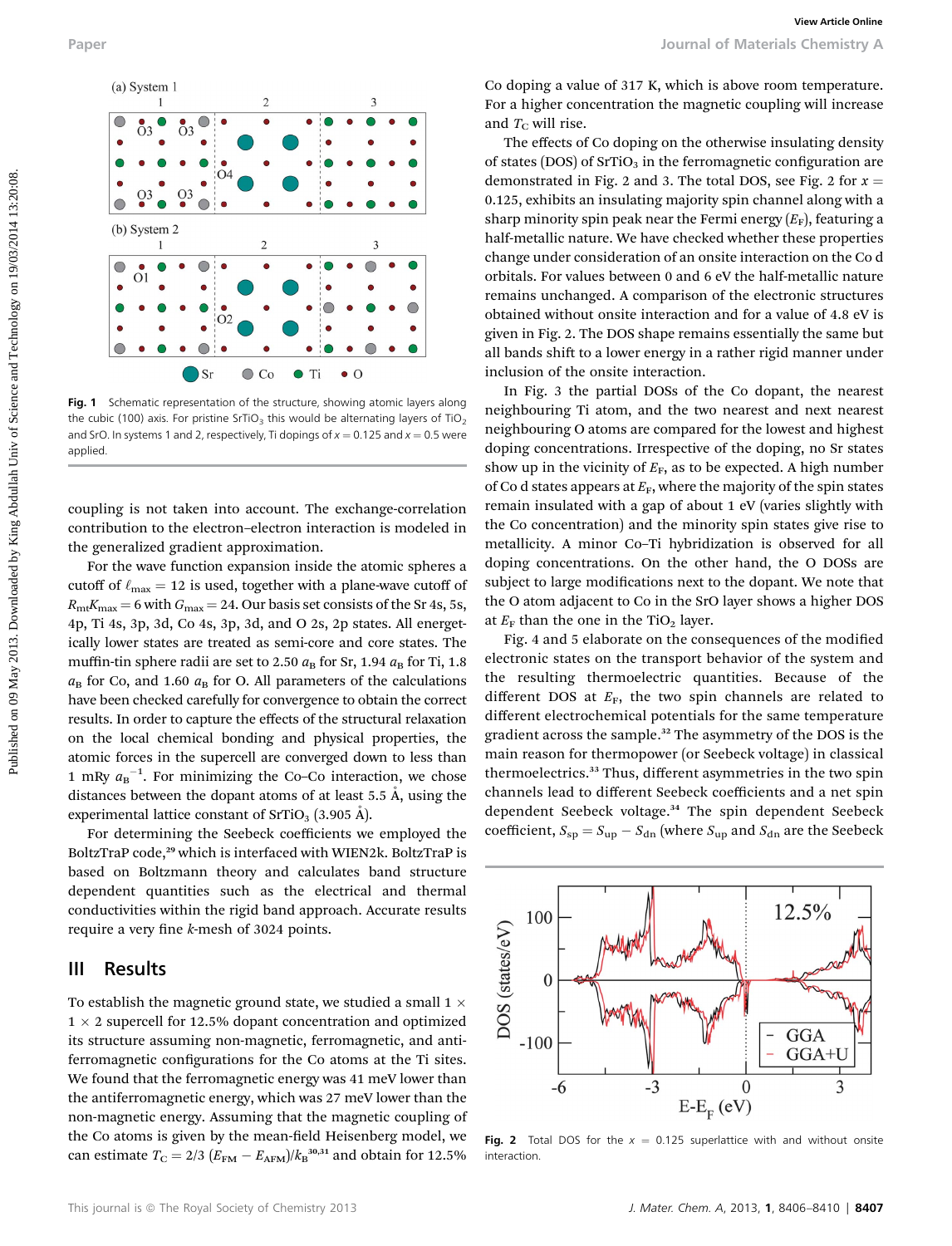

Fig. 3 Partial DOSs for the  $x = 0.125$  and  $x = 0.5$  superlattices.



coefficients of the up and down spin channels), for different Co concentrations are plotted in Fig. 4(a). A temperature gradient will lead to a spin accumulation proportional to  $S_{\text{SD}}$ ,

which is directly measurable with standard lock-in techniques<sup>35</sup> or via the spin Hall effect.<sup>36-39</sup> The temperature dependence of  $S_{\rm sp}$  is found to be the same for all Co concentrations. At low and room temperature it is high, suggesting an easy generation of spin currents, but decays rapidly with increasing temperature. The scattering spin asymmetry ratio,  $\alpha$ , is the ratio of the spin up and down conductivities. Its variation with the temperature is shown in Fig. 4(b). Below room temperature, the majority spin channel is insulating, whereas above approximately 300 K,  $\alpha$  grows rapidly. We observe a signicant sensitivity to the Co concentration, with an enhanced  $\alpha$  for low doping.

The contributions of the two spin channels to the Hall coefficient  $R_H$ , the Seebeck coefficient  $S = (\sigma_{up}S_{up} + \sigma_{dn}S_{dn})/k$  $(\sigma_{\text{un}} + \sigma_{\text{dn}})$ , and the figure of merit Z are addressed in Fig. 5. The shapes of the curves are clearly determined by the metallic minority spin channel. The positive Hall coefficient reflects hole transport, which however declines fast with increasing doping, i.e., injection of additional electrons. Assuming that the relaxation time is direction independent, we find that the Seebeck coefficient increases with the temperature for all Co concentrations. The plateaus in  $S(T)$  point at a linear temperature dependence of the thermovoltage above 600 K. While the contributions of the majority spin states to  $S$  and the resulting Z remain essentially the same for different dopings, see Fig. 5, changes for the minority spin states show that the two spin channels behave rather independently. Importantly, we find that Co doping always results in a substantial enhancement of the figure of merit, which, however, saturates quickly with the Co concentration. We obtain peak values of 1.50  $\times$  $10^{-3}$  K<sup>-1</sup> at 580 K for SrTi<sub>0.875</sub>Co<sub>0.125</sub>O<sub>3</sub>, 1.56 × 10<sup>-3</sup> K<sup>-1</sup> at 630 K for SrTi<sub>0.75</sub>Co<sub>0.25</sub>O<sub>3</sub>, and 1.58  $\times$  10<sup>-3</sup> K<sup>-1</sup> at 780 K for  $SrTi_{0.5}Co_{0.5}O_3$ . From the three control is the spectra on the spectra on the spectra of  $\frac{1}{2}$ <br>  $\frac{1}{2}$ <br>  $\frac{1}{2}$ <br>  $\frac{1}{2}$ <br>  $\frac{1}{2}$ <br>  $\frac{1}{2}$ <br>  $\frac{1}{2}$ <br>  $\frac{1}{2}$ <br>  $\frac{1}{2}$ <br>  $\frac{1}{2}$ <br>  $\frac{1}{2}$ <br>  $\frac{1}{2}$ <br>  $\frac{1}{2}$ <br>  $\frac{1}{2$ 



Fig. 5 Spin dependent Hall resistivity, Seebeck coefficient, and figure of merit.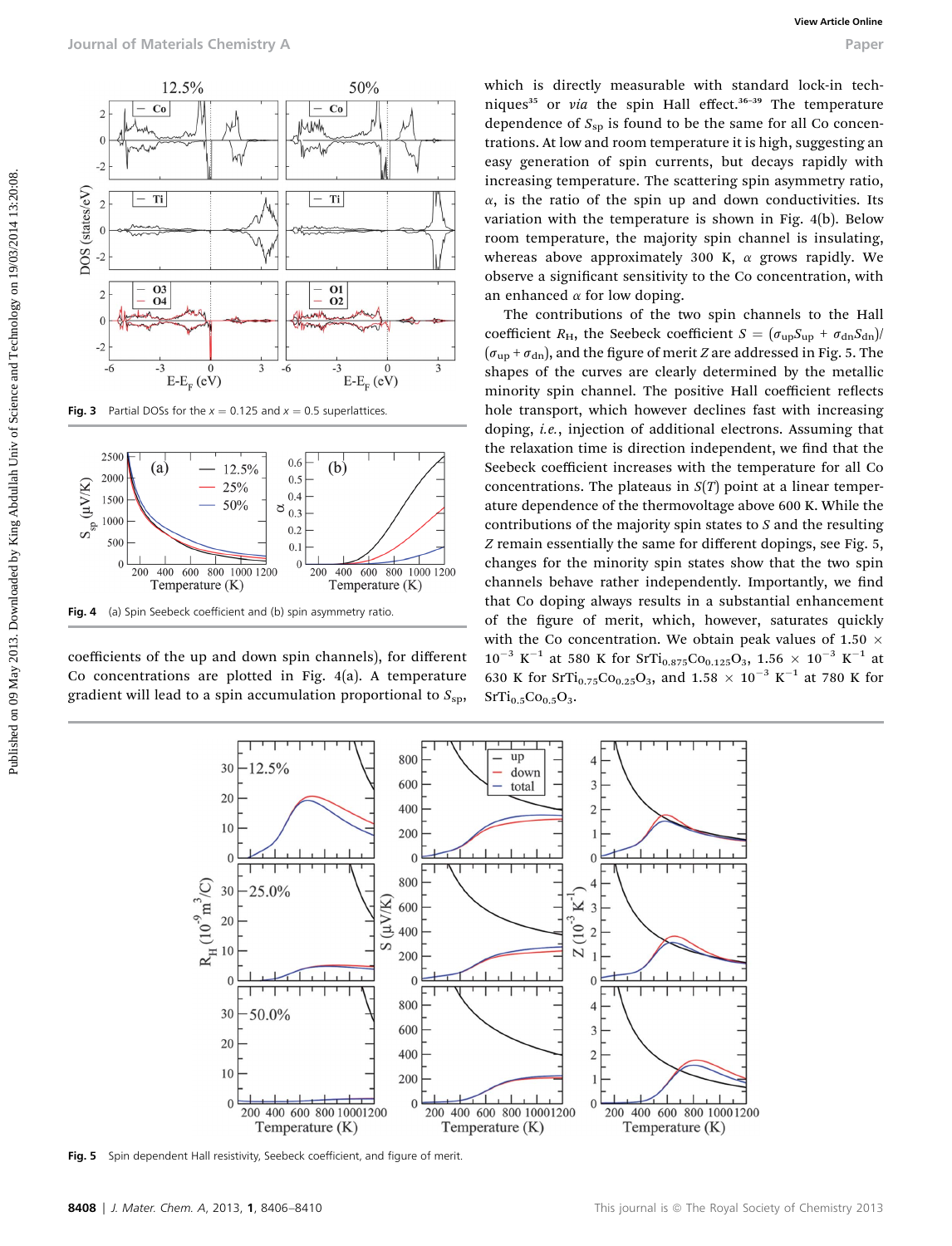## IV Discussion

Our results demonstrate a strong increase of the thermoelectric figure of merit under Co doping. For example, for Nb-doped SrTiO<sub>3</sub> at 300 K a theoretical estimate of 0.3  $\times$  10<sup>-3</sup> K<sup>-1</sup> has been given in ref. 40 for a Nb concentration of 12.5% and an experimental value of  $0.12 \times 10^{-3}$  K<sup>-1</sup> has been reported for heavy Nb doping.<sup>41</sup> For Co doping of 12.5% we obtain at 300 K a value of  $Z = 0.45 \times 10^{-3} \text{ K}^{-1}$ . This reflects a substantial improvement of the figure of merit in a superlattice of  $SrTiO<sub>3</sub>$ interfaced with  $SrTi_{1-x}Co_xO_3$ , driven by the induced spin polarization. The enhancement is even stronger at high temperature. The half-metallicity due to Co doping is mainly carried by the Co d  $t_{2g}$  states and prevails under inclusion of an onsite interaction. The majority spin Co d band is fully occupied and located well below  $E_F$ , whereas the corresponding minority spin band is partially filled. Assuming that the scattering potential is spin-independent, the minority spin channel thus dominates the conductivity. Puper<br>
Published one-metric of the contrast of the chermoclettic  $\mu$  and  $\mu$  and  $\mu$  and  $\mu$  and  $\mu$  and  $\mu$  and  $\mu$  and  $\mu$  and  $\mu$  and  $\mu$  and  $\mu$  and  $\mu$  and  $\mu$  and  $\mu$  and  $\mu$  and  $\mu$  and  $\mu$  and  $\mu$ 

Prominently different asymmetries of the majority and minority spin DOSs result in a spin dependent Seebeck voltage, which is proportional to the induced charge accumulation. A high value of the spin Seebeck coefficient irrespective of the Co concentration suggests that the generation of spin currents is not difficult, which makes the superlattice under investigation interesting for the field of spin-caloritronics. We find that the minority spin channel dominates the transport and thus is responsible for the colossal thermoelectric figure of merit over a large doping range. The flat temperature dependence of the Seebeck coefficient (above 600 K) is advantageous from an application point of view. Experimental verification of the theoretical predictions would be desirable.

## Acknowledgements

We thank KAUST HPC for providing computational resources. M. Upadhyay Kahaly acknowledges SABIC for financial support and K. Ozdogan thanks the Yildiz Technical University Scientific Research Projects Coordination Department.

## References

- 1 T. M. Tritt, M. A. Subramanian, H. Bottner, T. Caillat, G. Chen, R. Funahashi, X. Ji, M. Kanatzidis, K. Koumoto, G. S. Nolas, J. Poon, A. M. Rao, I. Terasaki, R. Venkatasubramanian and J. Yang, MRS Bull., 2006, 31, 188.
- 2 Y. Wang, Y. Sui and W. Su, J. Appl. Phys., 2008, 104, 093703.
- 3 J. W. Fergus, J. Eur. Ceram. Soc., 2012, 32, 525.
- 4 M. Ito, T. Nagira, D. Furumoto, S. Katsuyama and H. Nagai, Scr. Mater., 2003, 48, 403.
- 5 K. Fujita, T. Mochida and K. Nakamura, Jpn. J. Appl. Phys., 2001, 40, 4644.
- 6 H. Wang, Y. Pei, A. D. LaLonde and G. J. Snyder, Adv. Mater., 2011, 23, 1366.
- 7 G. E. W. Bauer, E. Saitoh and B. J. van Wees, Nat. Mater., 2012, 11, 391.

8 M. Czerner, M. Bachmann and C. Heiliger, Phys. Rev. B: Condens. Matter Mater. Phys., 2011, 83, 132405.

Paper Journal of Materials Chemistry A

- 9 J. Flipse, F. L. Bakker, A. Slachter, F. K. Dejene and B. J. van Wees, Nat. Nanotechnol., 2012, 7, 166.
- 10 B. C. Sales, D. Mandrus and R. K. Williams, Science, 1996, 272, 1325.
- 11 D.-Y. Chung, T. Hogan, P. Brazis, M. Rocci-Lane, C. Kannewurf, M. Bastea, C. Uher and M. G. Kanatzidis, Science, 2000, 287, 1024.
- 12 R. T. Littleton, T. M. Tritt, J. W. Kolis and D. R. Ketchum, Phys. Rev. B: Condens. Matter, 1999, 60, 13453.
- 13 C. Yu, T. Zhu, R. Shi, Y. Zhang, X. Zhao and J. He, Acta Mater., 2009, 57, 2757.
- 14 I. Terasaki, Y. Sasago and K. Uchinokura, Phys. Rev. B: Condens. Matter, 1997, 56, R12685.
- 15 K. Takahata, Y. Iguchi, D. Tanaka, T. Itoh and I. Terasaki, Phys. Rev. B: Condens. Matter, 2000, 61, 12551.
- 16 I. Terasaki, Y. Ishii, D. Tanaka, K. Takahata and Y. Iguchi, Jpn. J. Appl. Phys., 2001, 40, 65.
- 17 T. Okuda, K. Nakanishi, S. Miyasaka and Y. Tokura, Phys. Rev. B: Condens. Matter, 2001, 63, 113104.
- 18 M. Lee, L. Viciu, L. Li, Y. Wang, M. L. Foo, S. Watauchi, R. A. Pascal Jr, R. J. Cava and N. P. Ong, Nat. Mater., 2006, 5, 537–540.
- 19 K. Szot, W. Speier, G. Bihlmayer and R. Waser, Nat. Mater., 2006, 5, 312.
- 20 T. Menke, R. Dittmann, P. Meuffels, K. Szot and R. Waser, J. Appl. Phys., 2009, 106, 114507.
- 21 T. Sato, K. Shibuya, T. Ohniski, K. Nishio and M. Lippmaa, J. Appl. Phys., 2007, 46, L515.
- 22 M. Copel, P. R. Duncomber, D. A. Neumayer, T. M. Shaw and R. M. Tromp, Appl. Phys. Lett., 1997, 70, 3227.
- 23 M. Kubo, Y. Oumi, R. Miura, A. Stirling and A. Miyamoto, Phys. Rev. B: Condens. Matter, 1997, 56, 13535.
- 24 J. Javier and G. Philippe, Nature, 2003, 422, 506.
- 25 B. H. Lu, S. Y. Dai, Z. H. Chen, L. Yan, Y. L. Zhou and G. Z. Yang, Chin. Sci. Bull., 2003, 48, 1328.
- 26 P. Blaha, K. Schwarz, G. Madsen, D. Kvasicka, and J. Luitz, WIEN2k, An Augmented Plane Wave + Local Orbitals Program for Calculating Crystal Properties, Technical University of Vienna, Vienna, 2001.
- 27 U. Schwingenschlögl and C. Schuster, Europhys. Lett., 2009, 86, 27005.
- 28 U. Schwingenschlögl and C. Schuster, Phys. Rev. Lett., 2009, 102, 227002.
- 29 G. K. H. Madsen and D. J. Singh, Comput. Phys. Commun., 2006, 175, 67.
- 30 J. Kudrnovský, I. Turek, V. Drchal, F. Máca, P. Weinberger and P. Bruno, Phys. Rev. B: Condens. Matter Mater. Phys., 2004, 69, 115208.
- 31 F. Máca, J. Kudrnovský, V. Drchal and G. Bouzerar, Appl. Phys. Lett., 2008, 92, 212503.
- 32 O. Tsyplyatyev, O. Kashuba and V. I. Falko, Phys. Rev. B: Condens. Matter Mater. Phys., 2006, 74, 132403.
- 33 R. Zhang, C. Wang, J. Li, J. Zhang, M. Zhao, J. Liu, P. Zheng, Y. Zhang and L. Mei, Solid State Sci., 2010, 12, 1168.